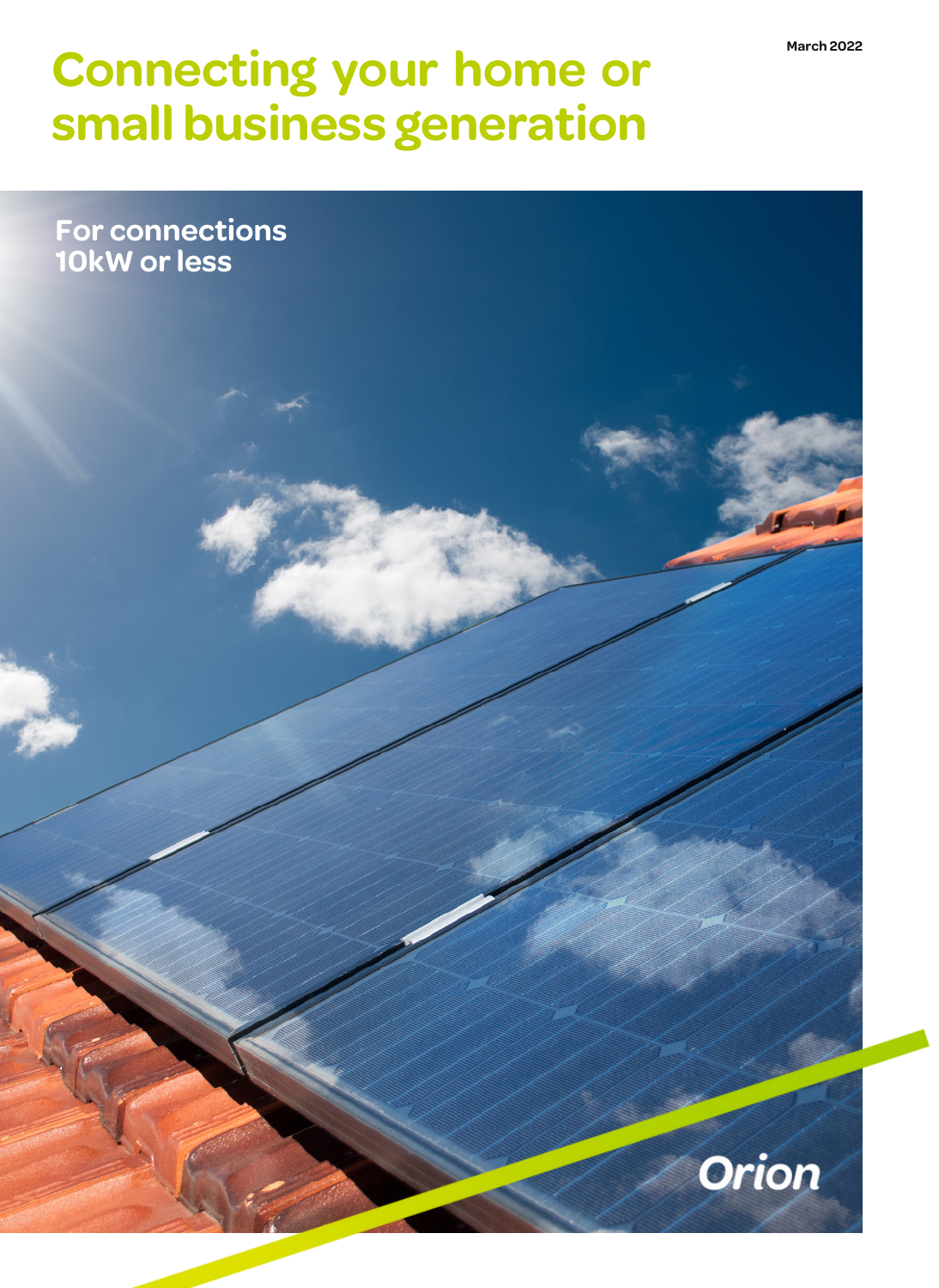| Introduction to small<br>distributed generation<br>systems |            | 6 |
|------------------------------------------------------------|------------|---|
| Congestion<br>and safety                                   | management | h |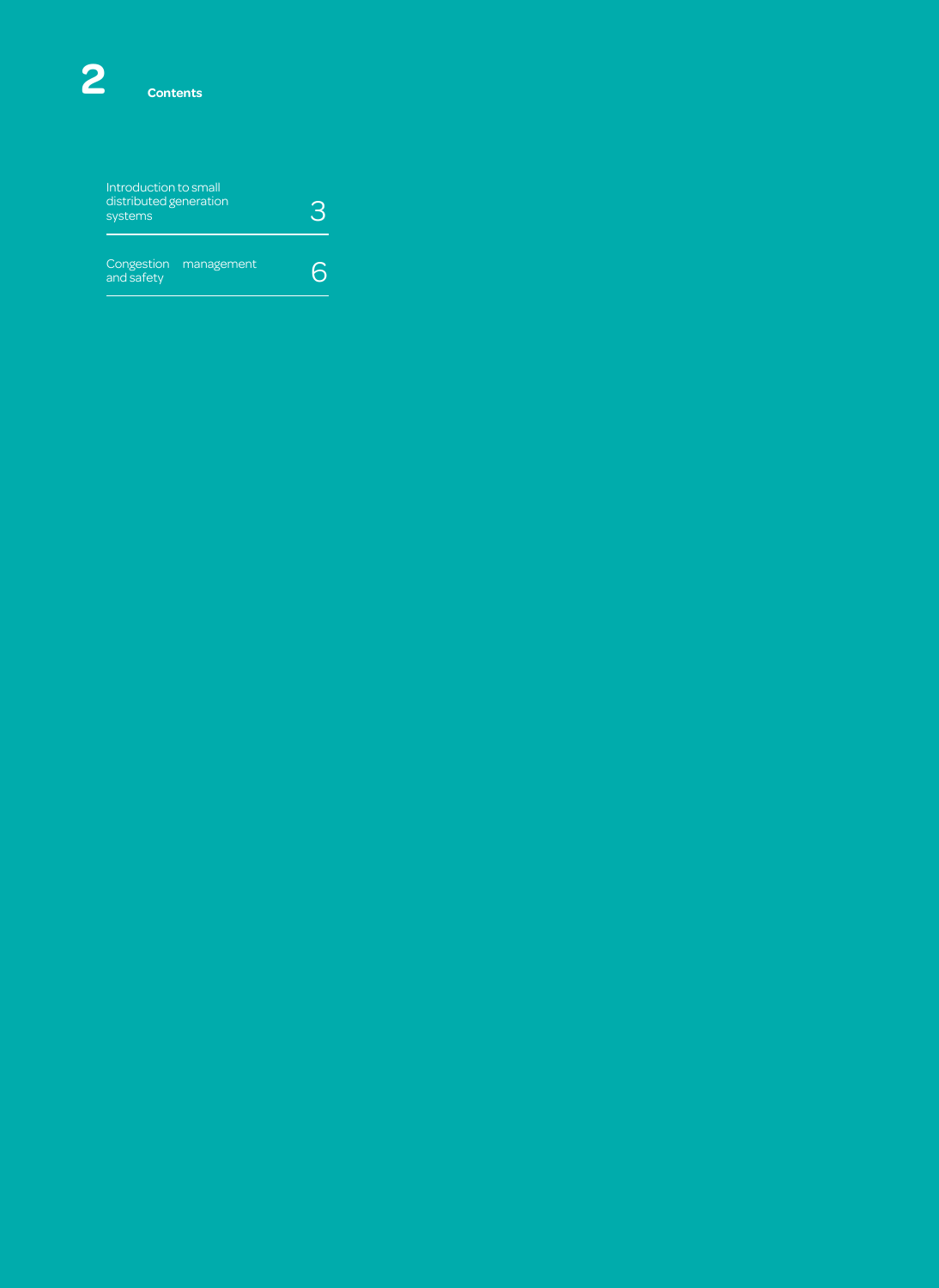Distributed generators, also known as 'embedded generators', are located at a home or business to produce electricity for that home or business's own use. They may also be capable of putting surplus energy back into Orion's distribution network. These generators can take several forms: solar panels, wind or micro-hydro turbines and diesel generators are the most common.

If you are interested in operating distributed generation and connecting it to our network, there are some things you need to know.

This guide contains information for people interested in connecting small distributed generation systems, 10 kilowatts or less, to our network.

Systems of this size are typically installed in homes and small businesses whereas systems greater than 10 kilowatts are typically used by larger businesses.

# Who is this information for?

This information is for people who want to connect small distributed generation systems, 10kW or less, to Orion's electricity network to generate electricity and possibly export energy into our network. These systems are usually single-phase, but may be three-phase.

This information does not apply to generation systems which are not connected to our network.

For information about connecting larger distributed generation, see our guides to Connecting your business solar generation or Connecting your business diesel generation. These guides are available on our website.

#### Your proposed distributed generation system

If you intend to install distributed generation that will be synchronised with our network, you will need to involve us in the process as early as possible.

The number of small distributed generation systems being connected to our network is increasing rapidly. At the moment the additional energy being injected into our network is not causing network congestion. However there is potential for multiple distributed generation systems in the same area to increase voltage levels and damage your electrical equipment, your neighbours' or our network.

Our Congestion Management Policy on page 6 outlines how we will manage future congestion from small distributed generators.

Distributed generation must meet all relevant statutory and regulatory requirements and comply with all applicable safety standards. If you connect distributed generation to our network, safety equipment and procedures must be in place to ensure safe interaction between your distributed generator and our network.

More information about distributed generation is available on the Electricity Authority Te Mana Hiko website: [www.ea.govt.nz](https://www.ea.govt.nz/)

Alternatively, you can contact:

# Gavin Bonnett Operations Services Manager

| DDI: | 033639731                                     |
|------|-----------------------------------------------|
|      | Mobile: 027 474 7665                          |
|      | Email: generator.application@oriongroup.co.nz |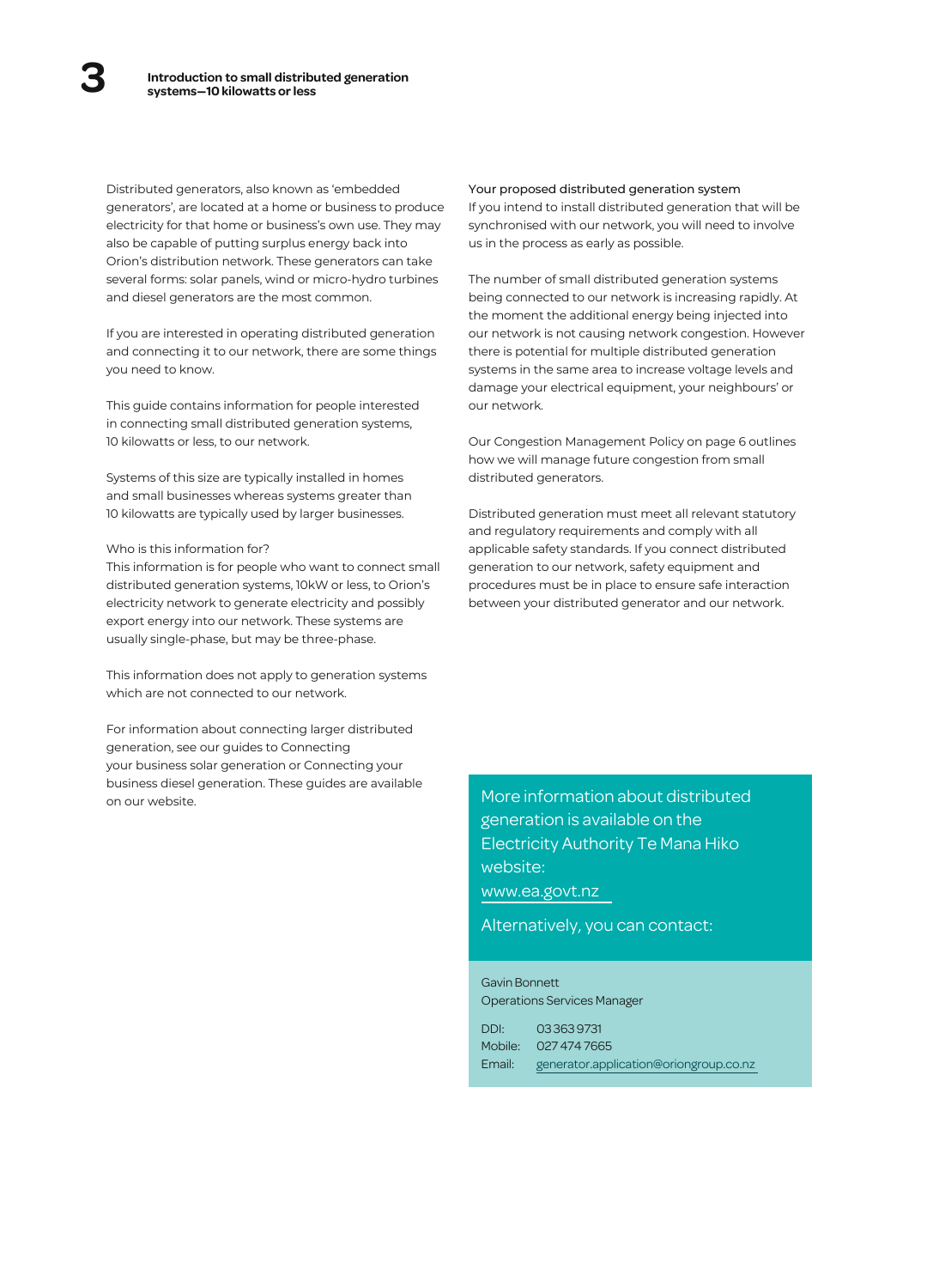The process for connecting your system to our network We outline below the steps that you will need to take to connect distributed generation of 10kW or less to our network. This information complies with the Electricity Authority, Electricity Industry [Participation](https://www.ea.govt.nz/code-and-compliance/the-code#e4730) Code 2010 Part 6, Connection of Distributed Generation ("the Code").

# Select your system

**4**

Usually distributed generation of 10kW or less will be solar powered—photovoltaic panels. Less frequently, it will be wind or micro-hydro generators.

These guidelines are for distributed generation systems that connect to our network via an inverter. If you want to connect a system to our network without an inverter, please talk to us.

If your distributed generator connects to our network via an inverter, the inverter must conform to the relevant standards, Australian Standard 4777.2 and 4777.3, which you can purchase and download from [standards.org.au](https://www.standards.org.au/) or view for free at your public library. While these standards have been created with solar powered systems in mind, they can be applied to other systems.

You can speed up the processing of your application to connect to our network by using a distributed generation inverter that conforms to the AS 4777.2 standard and is pre-approved by Orion. Our [website](https://www.oriongroup.co.nz/customers/connecting-your-solar-or-diesel-generation/) [s](https://www.oriongroup.co.nz/customers/connecting-your-solar-or-diesel-generation/)hows currently compliant inverters (updated quarterly).

#### Contact your electricity retailer

You must discuss your intended distributed generation installation with your current or proposed electricity retailer, as any surplus energy that you generate may be sold to them.

# Notify us

At the current levels of connection, small domestic generation systems, typically about 3kW output, are unlikely to have significant impacts on our network. However we need to know where they are connected for safety and administrative reasons. Ideally, you should contact us as soon as you have decided which system you intend to install. The impact of small generation systems increases when several systems are located in close proximity.

#### Your application

You will need to complete the online [application](https://online.oriongroup.co.nz/connectionservices/ConnectionType.aspx) form and submit it, with all the detailed information requested in the form.

It's important that the inverter you are intending to install complies with the AS 4777 standard. If your proposed inverter is not on our list of currently compliant inverters you will need to provide a copy of the Supplier's AS 4777 Declaration of Conformity. The Declaration of Conformity proves that the inverter has been type-tested as complying with all relevant parts of AS 4777 by a laboratory with accreditation issued or recognised by International Accreditation New Zealand.

# Application acceptance

We will confirm the receipt of your application within two business days and once payment has been received we aim to approve applications involving compliant equipment in writing within five business days. You must not connect your distributed generation system to our network without our approval.

If, for any reason, you do not receive feedback on your application from Orion within two business days, please contact us. Under New Zealand's regulations, if your application includes an AS 4777 compliant inverter, and we do not approve your application within 10 working days, then it is deemed to be accepted. It's important that we have a record of all distributed generation installations, so please contact us to receive formal approval.

#### Application fee

An application fee of \$92 (incl. GST) applies. Payment is required with applications.

Payment can be made by direct credit, to our bank account 03-0855-0345995-03. When paying by direct credit please quote the ES reference from the online application together, with the house number and street name of the premise where the distributed generation is to be connected. Please do not pay by cash.

### If we decline your application

If we decline your application we will detail our reasons and the steps you can take to ensure your application will be successful, if you choose to make a new application. If you disagree with our decision, a dispute resolution process is provided in [Schedule](https://www.ea.govt.nz/code-and-compliance/the-code#e4730) 6.3 of the Code.

#### Connection of generation

Once your system has been installed, you are required to provide a copy of your Code of Compliance (COC) and a copy of the Record of Inspection (ROI) within ten working days.

#### Metering

You are required to have import/export metering, capable of measuring exported energy from the generator into our network, even if this seems unlikely. Your electricity retailer can arrange this for you.

Your retailer will advise of any rental charge for the meter, which may only be a few cents per day. You may also be charged a tariff/meter change fee, depending on your location and your existing metering.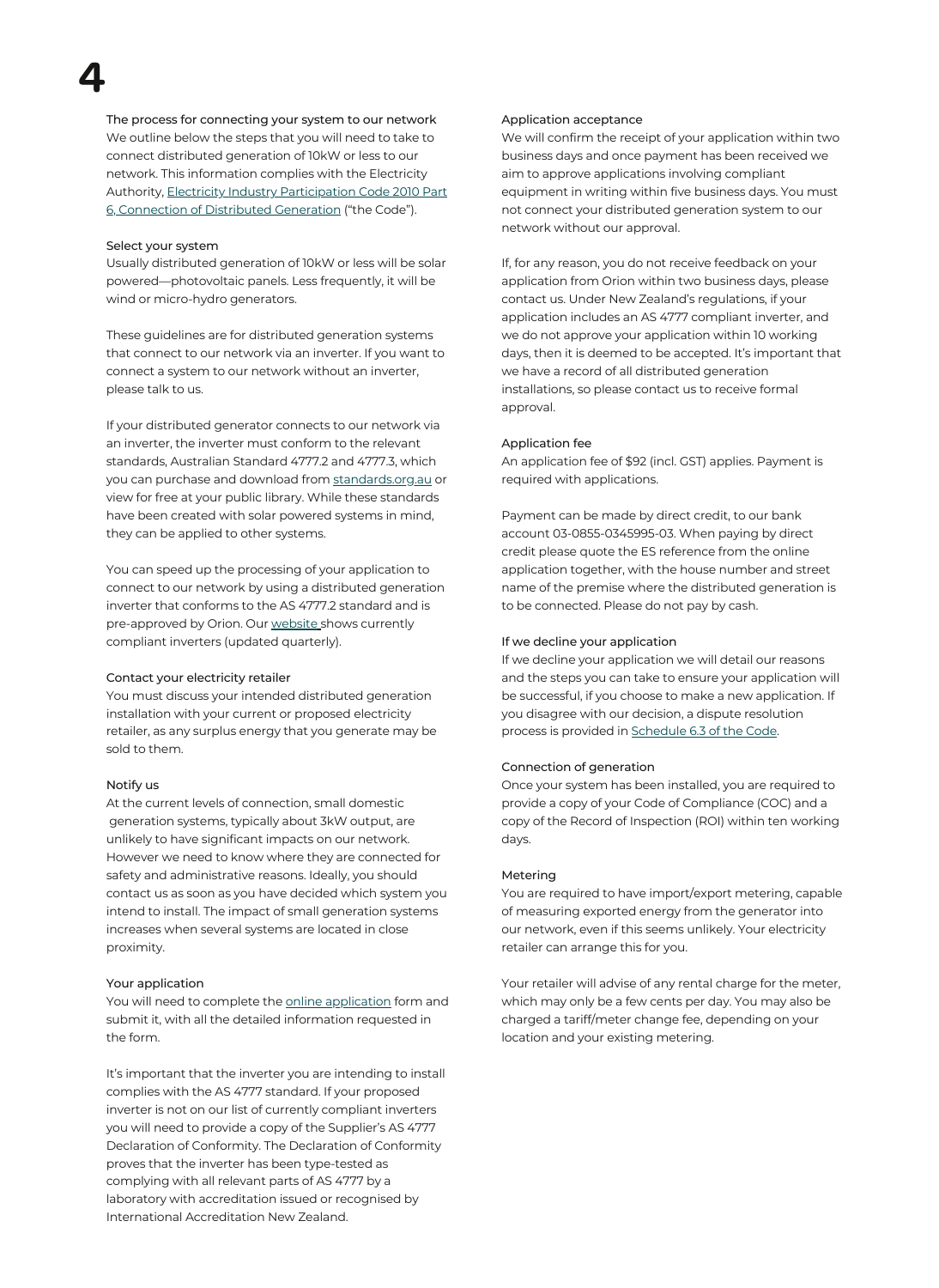#### Installation

Any distributed generation equipment that you purchase should come with manufacturer's installation instructions. Installation must be undertaken by qualified tradespersons to ensure compliance with all relevant building and electrical codes and standards. All wiring associated with the system must be undertaken by a registered electrician, which complies with electricity safety regulations 2010 and AS/NZS 3000 or any successive standard or legislation. You must also check with your local Council whether any building or other consents are required.

If your generator continued to operate during a power cut, putting electricity back into our network, this would cause a serious safety risk to anybody working on our network at the time. Our crew could be electrocuted and your equipment could be damaged. To prevent this happening you are required to install a system manufactured to AS 4777.2 and with protection systems installed in accordance with the AS 4777.1.

Your registered electrician should closely follow AS 4777.1 when installing your equipment. This standard can be purchased and downloaded at [standards.org.au.](https://www.standards.org.au/)

While AS 4777.1 deals primarily with connection of inverter based systems, its principles should also be followed for distributed generation systems that do not employ inverters.

#### Generation payments

Your retailer may credit you for the amount of electricity that you export into our network. We operate an export credit arrangement that retailers can optionally apply for which reflects the benefit of generation to our network and supports the payment of retail credits.

For the avoidance of doubt, any charges for power used (i.e. real load or reactive load) at the site is not covered under these distributed generation terms, and is instead subject to Orion's standard delivery charge basis set out in **Orion's [Pricing](https://www.oriongroup.co.nz/assets/Company/Corporate-publications/PricingPolicy.pdf) Polic[y](https://www.oriongroup.co.nz/assets/Company/Corporate-publications/PricingPolicy.pdf) and subject to change over time.** 

#### Additional information

For more information about your rights and responsibilities as the owner of a small distributed generation system see the Regulated Terms for the Connection of Distributed Generation (Schedule 6.2) of the Electricity Industry [Participation](https://www.ea.govt.nz/code-and-compliance/the-code#e4730) Code.